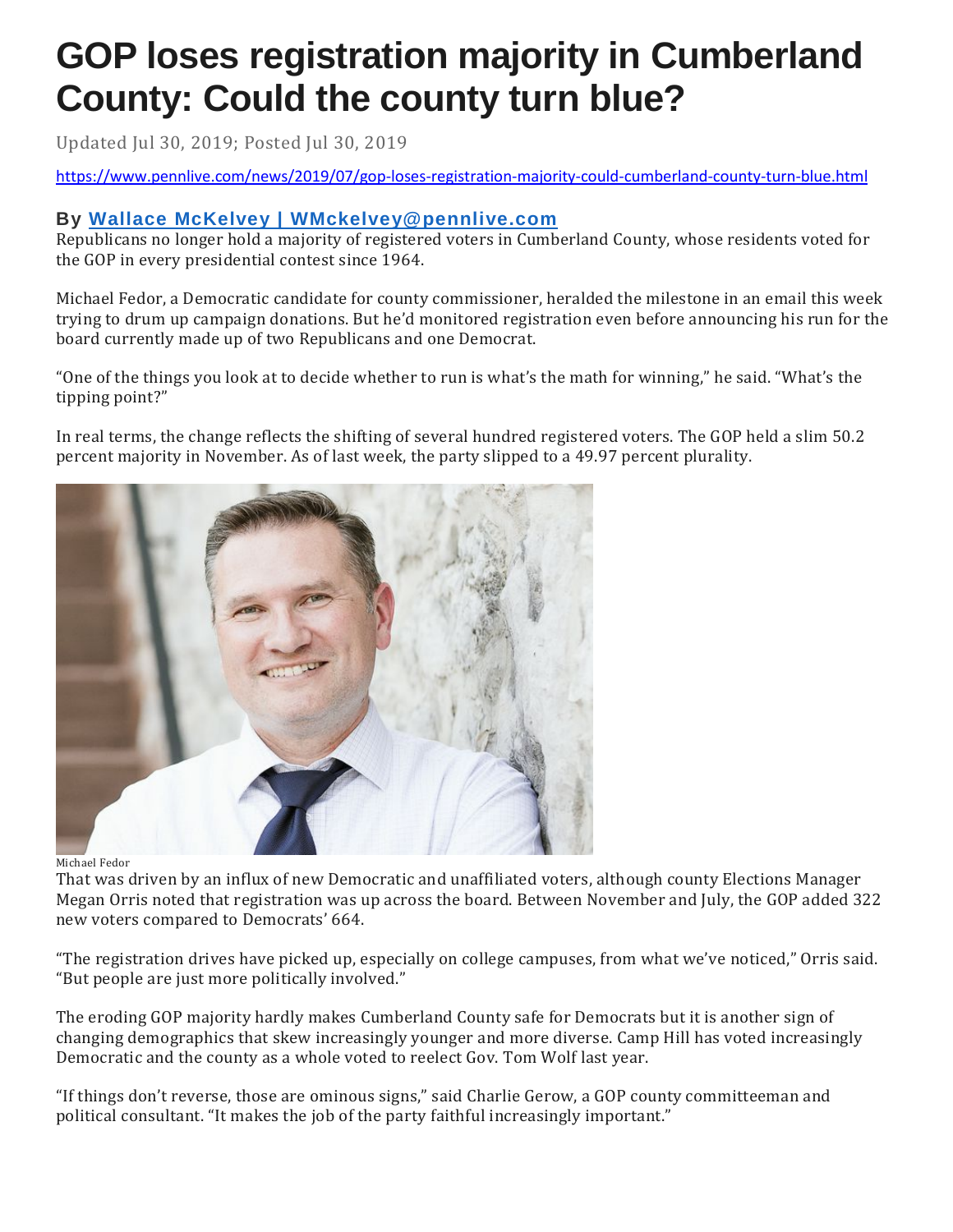

Camp Hill has voted for Democrats in recent elections. Mark Pynes | mpynes@pennlive.com

Gerow raised the specter of what happened in the Philadelphia suburbs, which once reliably voted for Republican candidates up and down the ballot but now consistently elect Democrats. If the current trends continue, he can imagine a similar scenario for Cumberland and Dauphin counties.

"Look at Dauphin County. It's a Dem county by registration and you begin to wonder when are they going to pick up row offices," he said. "They asked that question in Montgomery County 25 years ago. Now, [GOP candidates] can't get any office in Montgomery except jury commissioner and county commissioner."

Minority party representation, it should be noted, is statutorily assured in those two offices in Montgomery County.

While the GOP only recently lost its voter registration majority in Cumberland County, the downward trend has been more than a decade in the making. In 2000, Republicans accounted for 58 percent of all registered voters. That figure fell to 56.4 percent in 2004; 51.5 percent in 2008; 51.3 percent in 2012; and 51.1 percent in 2016.

Democrats remain in the minority but can make up that deficit, as they did in last year's gubernatorial race between Tom Wolf and Republican Scott Wagner, by pulling in Republican and unaffiliated voters. As of July 22, Cumberland County had 86,810 Republican voters; 58,599 Democrats; 18,887 with no affiliation and 9,414 who aligned with a third party.

Gerow said the erosion of GOP voter registration is due in part to the complacency of local party leadership.

"The Wolf victory in 2018 was an embarrassment to the party organization there," he said. "They have new leadership now and folks are hopeful they will turn things around."

Losing the majority is still a largely symbolic defeat but Gerow said it could have real consequences. It could set off a chain of events: As one Democrat wins office and then another, it could demoralize GOP party faithful and lead to fewer campaign donations, making it even more difficult for GOP candidates. Even relatively small changes in party registration could make all the difference in close elections or low-turnout years with weak candidates.

"It means that if [Democrats] can catch lightning in a bottle, they can win elections," he said.

Carlisle Mayor Tim Scott said the borough's recent political history could serve as a roadmap for the rest of the county. When he won election to borough council by a slim margin in 2001, the community was far more conservative than it is today.

"What's happening in Carlisle is mirroring what's happening in the rest of the county and that makes me happy," he said. "It means that Democrats have a fighting chance to offer folks a real advantage."